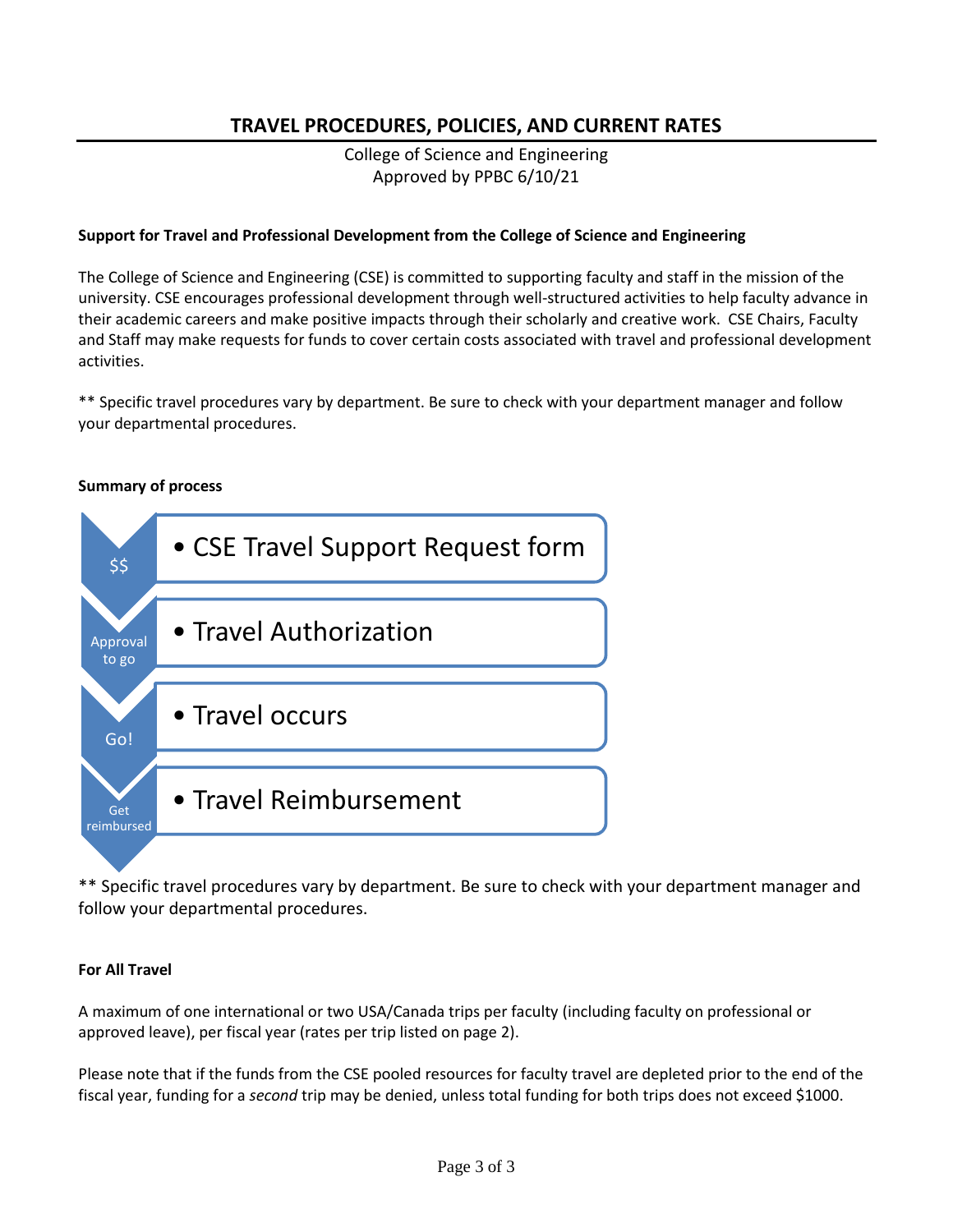Requests for Travel Support for where the faculty physically travels will be prioritized. If the faculty member elects not to travel, requests for support for web-based professional development activities including virtual conferences will be considered on an individual basis.

## **RSP Funded Travel and Conference Registration**

The office of Research and Sponsored Programs provides an annual allocation to each college that is equal to \$500 per faculty member. The source of this allocation is the indirect cost recovery from grant activity and will be used to supplement travel/conference registration for tenured and tenure-track faculty. Each college determines the policies under which these funds are distributed and CSE supplements the remaining balance(s) of the approved amount for each trip.

Early registration fees up to a maximum of \$1000 per conference registration and a maximum of two per fiscal year.

#### **Current Rates for RSP Funded Travel (in addition to conference registration)**

International Travel

- \$ 1,500 Mexico, Central America
- \$ 2,000 Europe, South America, Pacific/Atlantic/Caribbean Islands
- \$ 2,200 Middle East, Far East
- \$ 2,400 Africa, India, Australia, New Zealand

#### United States/Canada Travel

- \$ 700 Idaho, Oregon, Washington, and British Columbia
- \$ 1,100 Arizona, California, Colorado, Montana, Nevada, New Mexico, Utah, Wyoming, Alberta, and Saskatchewan
- \$ 1,200 Alabama, Arkansas, Illinois, Iowa, Kansas, Kentucky, Louisiana, Minnesota, Mississippi, Missouri, Nebraska, North Dakota, Oklahoma, South Dakota, Tennessee, Texas, Wisconsin, and Manitoba
- \$ 1,400 Alaska, Connecticut, Delaware, Florida, Georgia, Hawaii, Indiana, Maine, Maryland, Massachusetts, Michigan, New Hampshire, New Jersey, New York, North Carolina, Ohio, Pennsylvania, Rhode Island, South Carolina, Vermont, Virginia, Washington, DC, West Virginia, and all other Canadian provinces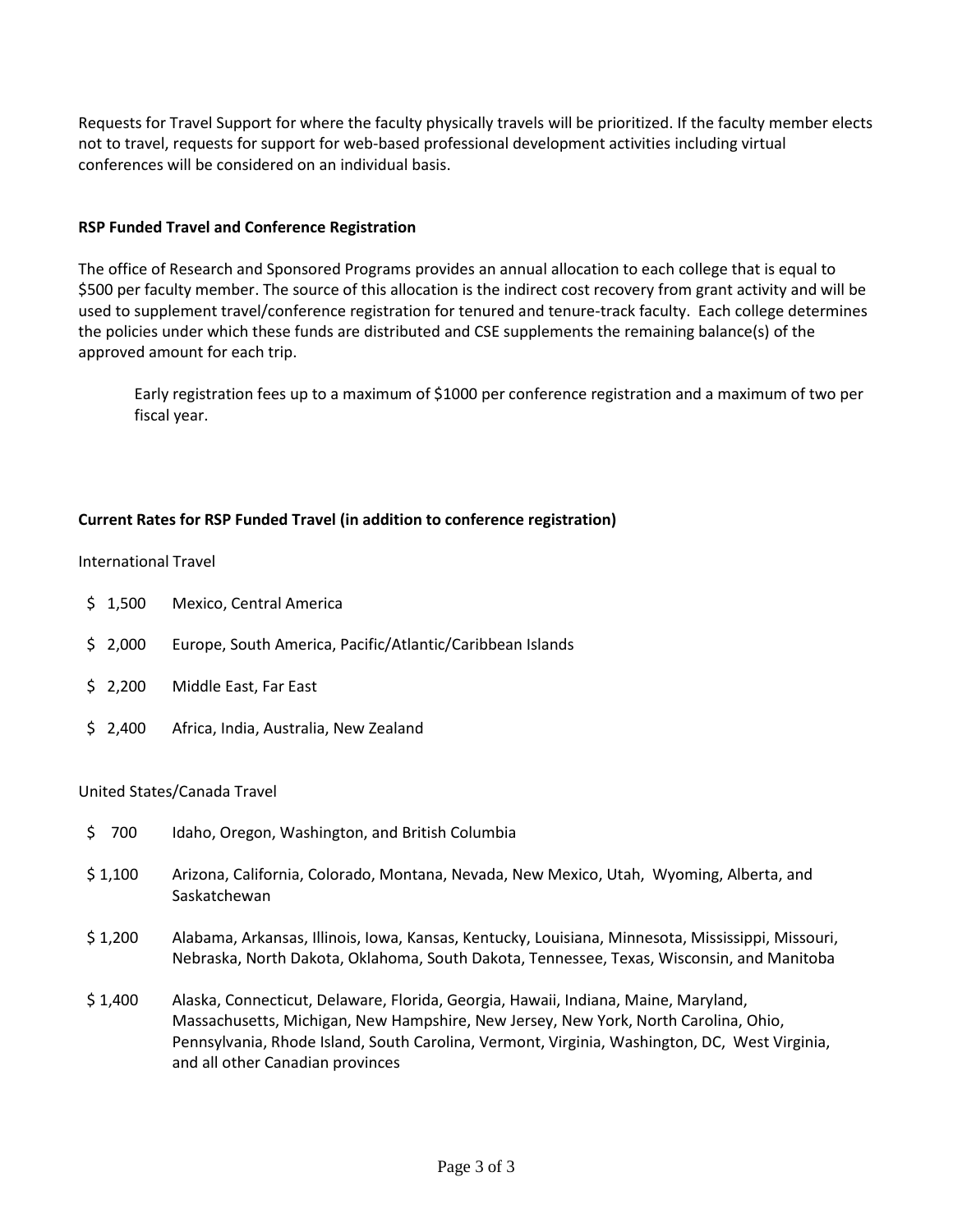To request RSP travel funds, please fill out a [Travel Support](about:blank) Request form with the following information included in the Comments section:

- 1. The amount being requested. Please break out how much is being requested for travel and how much for registration.
- 2. An indication that the faculty member has been accepted to present materials relevant to his/her research and the title of the presentation.
- 3. The name and location of the meeting.
- 4. Submit form to Department approver (Dept. chair/Dept. manager)

# **Non-RSP Funded Travel Requests**

Requests for college funds to support NTT faculty travel or to support TN/TT faculty travel to a conference or meeting where the faculty member is not presenting research results will be considered on an individual basis. To request non-RSP travel funds, please fill out a [Travel Support](about:blank) Request form with the following information included in the Comments section:

- 1. The faculty member's request including a detailed account of his/her level of participation in the workshop, conference or meeting (i.e., chairperson on an organizing committee, etc.), how the participation relates to his/her research, scholarship and/or teaching, and any other sources of funding being used.
- 2. The chair will send the Travel Support Request form, with his/her approval, to the Dean's office for review.

# **Chair Travel**

Up to \$1,000 per year is available for each department chair for travel to professional meetings.

1. To request chair travel, please fill out a [Travel Support](about:blank) Request form as described in the RSP Funded Travel procedures.

#### **Staff Travel**

To request College funds to support travel for staff attending job related development, please fill out a Travel [Support Request form](about:blank) with the following information included in the Comments section:

- 1. The staff member's request including an account of how the training/meeting relates to his/her job duties and any other sources of funding being used.
- 2. The chair will send the Travel Support Request form, with his/her approval and comments of support to the Dean's office for review.
- 3. If approved by the Dean, the staff member will be reimbursed for registration and related travel fees up to a maximum of \$600 for one trip per fiscal year.

#### **Student Travel**

Requests for college funds to support travel to a conference or meeting where a CSE student (undergraduate or graduate) is participating will be considered on an individual basis.